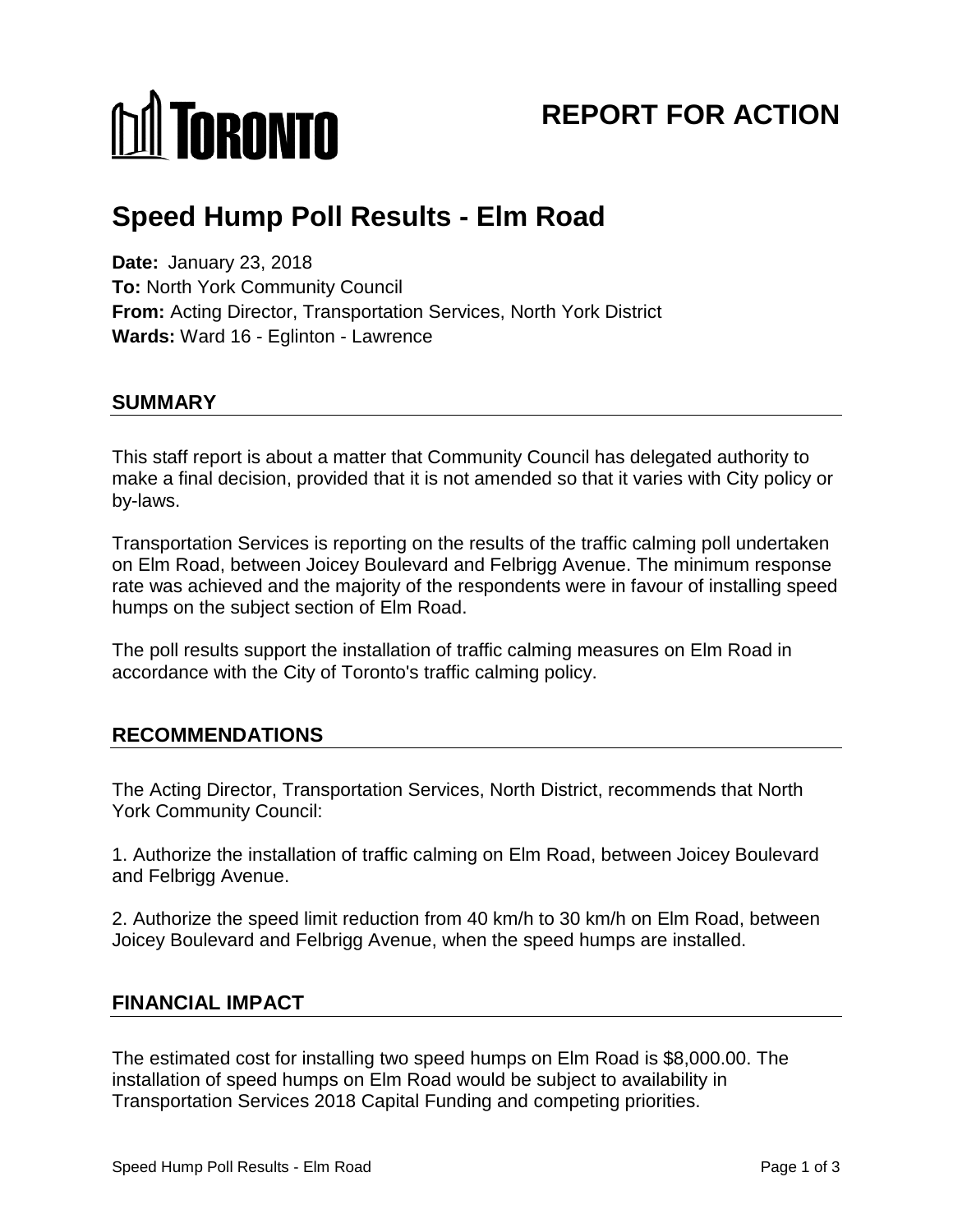# **DECISION HISTORY**

At its meeting of May 2, 2017, North York Community Council adopted Item NY22.18 as amended and requested the City Clerk to conduct a poll of the eligible householders for the installation of speed humps on Elm Road, between Joicey Boulevard and Felbrigg Avenue, in accordance with the City of Toronto's traffic calming policy. The Council decision can found at:

<http://app.toronto.ca/tmmis/viewAgendaItemHistory.do?item=2017.NY22.18>

# **COMMENTS**

Transportation Services was directed by North York Community Council to request the City Clerk to conduct a poll of the eligible householders and report back on the poll results for the installation of speed humps on Elm Road, between Joicey Boulevard and Felbrigg Avenue. With respect to the poll:

- A return rate of 50 percent plus one ballot; and
- A support rate of at least 60 percent of the valid responses is required.

The results of the poll undertaken in December 2017 for the subject section of Elm Road are as follows:

| No. of ballots mailed out   | 94 | 100% |
|-----------------------------|----|------|
| No. of ballots received     | 57 | 61%  |
| No. of ballots not returned | 37 | 39%  |
| No. of ballots in favour    | 43 | 75%  |
| No. of ballots opposed      | 11 | 19%  |
| No. of ballots spoiled      | 3  | 5%   |

#### **Poll Results**

As shown in the above table, 61 percent of the ballots were received and 75 percent of these ballots were in favour of the installation of speed humps on Elm Road. This response and support rate meets the minimum requirements to confirm that there is a favourable consensus for the installation of speed humps, as required by the traffic calming policy.

#### **Emergency Services Comments**

Consultation with emergency services (Police, Fire and Paramedic Services) is required in order to ensure that the design and layout of a traffic calming proposal does not